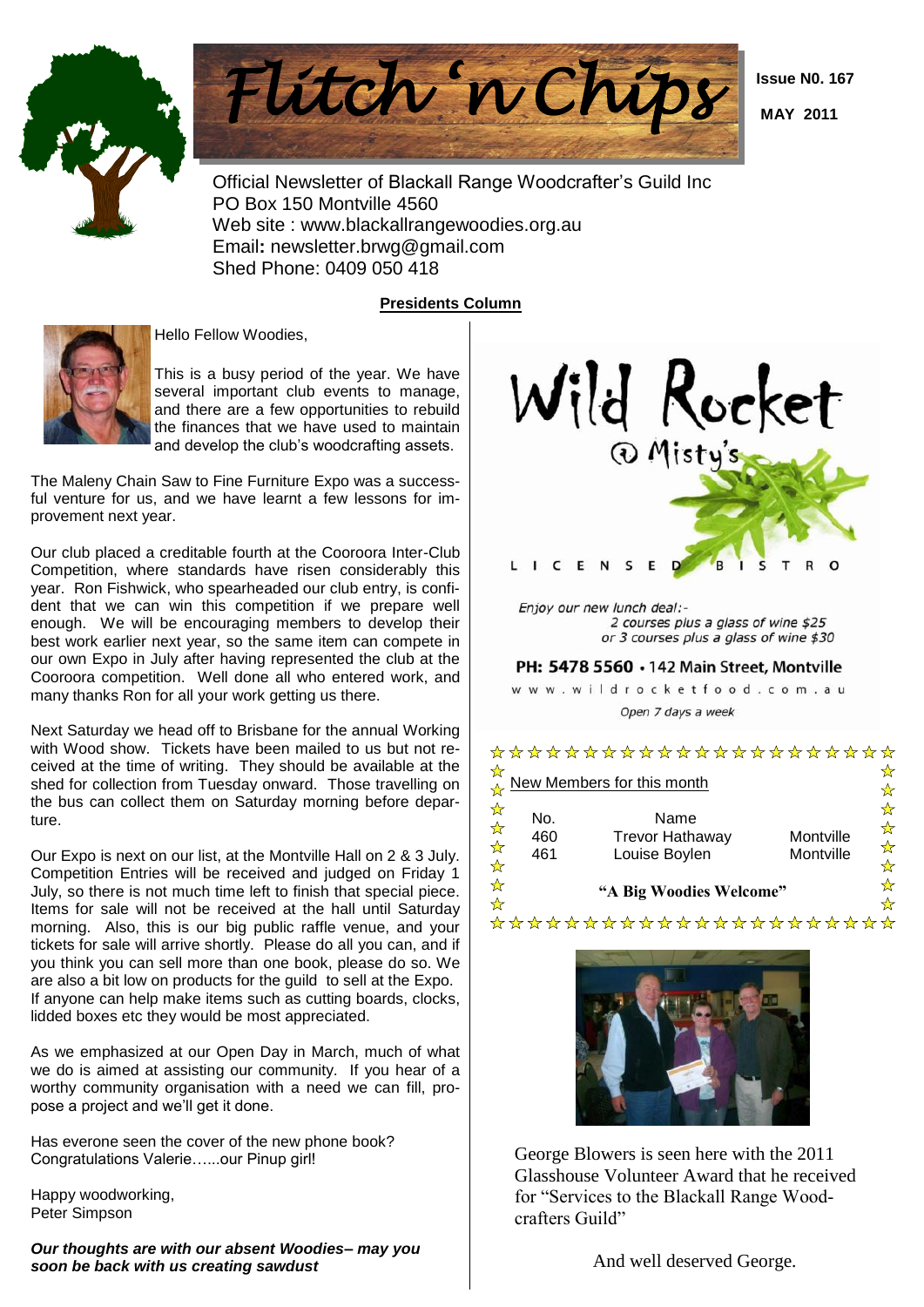#### **The Cooroora Inter-club Competition**

Ron Fishwick felt that our effort was credible, but that the standard this year was considerably higher than last year. We were represented by entries from these members:-

(See photo at right)

- 1. Toys: A fire engine by Hugh McKenna.
- 2. Intarsia: A Charlie Chaplin figure by Brian McTaggart.
- 3. Carving: A table by Dave Edmond.
- 4. General Wood working: A chess table by Ron Fishwick.
- 5. Turning: An inverted bowl by Peter Haskins.
- 6. Pyrography: A bush scene by James Parsons(completed in less than 4 days Phew great effort James)

The winners were the Cooroora Woodcrafters, and the overall results were as follows:

- 1. Cooroora 534 points
- 2. Bribie (514)
- 3. Ipswich (511)
- 4. Blackall Range (498)
- 5. Maryborough (471)
- 6. Kingaroy (467)
- 7. Bundaberg (427)
- 8. Gympie (351)

In the individual categories, our results were as follows:

- 1. Toys (2nd, 86)
- 2. Intarsia (2nd, 86)
- 3. Carving (4th, 80)
- 4. General (4th, 91)
- 5. Turning (3rd, 83pts)
- 

6. Pyrography (4th, 72) A couple of the outstanding entries.

**Our Projects**



The sign is made from 35mm hardwood to resist the weather and is designed to hang from one of the decorative lamp posts at the village green. The lettering is repeated on the reverse side.



 Hamish Borthwick is about to deliver this Book Mobile that he made for the Mapleton Library.

 Some fine Camphor Laurel there and a great finish applied by Dave Banister

## **MAPLETON HARDWARE**

Your handy hardware store.

Come in and see us for all your hardware needs. Hand Tools, Sleepers, Power Tools, Drill Bits, Paint and Stains. Plus Plumbing and General Hardware

#### **Open 7 Days**

Rob, Toni and Laurie

Cur Obi Obi Rd & Emn Walk **MAPLETON Phone 5445 7773** 

# ABRASIV **INDUSTRIAL ARRASIVES SUPPLIER**







**DAVID BLACK PROPRIETOR** 

#### Phone: (07) 5443 9211 Phone: (07) 5443 9527 Mobile: 0413 945 798 Fax: (07) 5443 5714 4/20 Kayleigh Drive Maroochydore Qld 4558

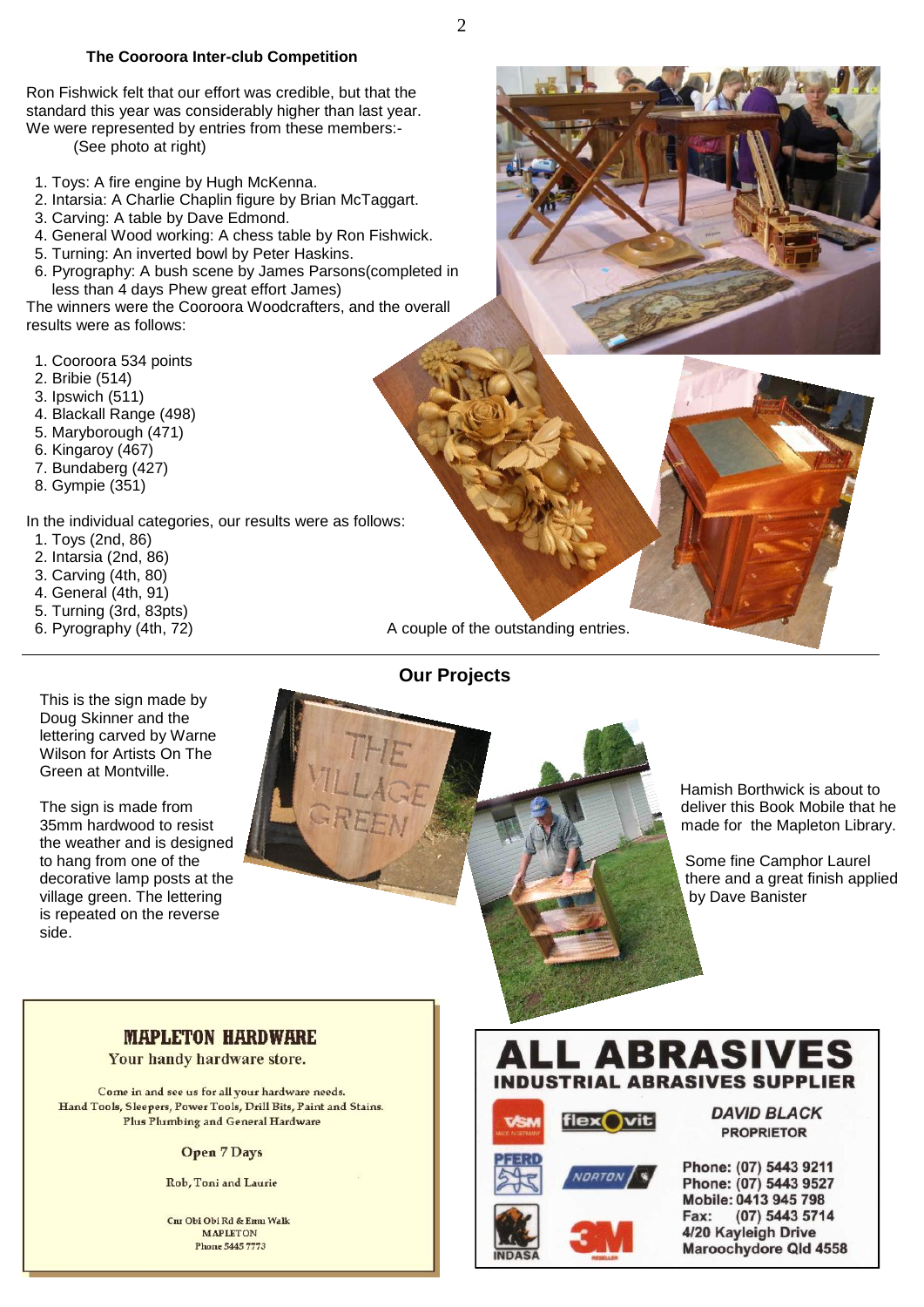## **Our Projects**

# **Report on Maleny Chainsaw to Fine Furniture**

(Report submitted by Rick Vickers) *All the members who volunteered their time to watch over our displays and field questions from the public are to be congratulated and thanked. I believe it was a very successful show through your involvement. Thanks also to those who provided feedback on how our preparation, actions and displays could be improved for next time. Your suggestions included:*

> *a. Feasibility of EFTPOS. Since most items are an impulse purchase by the public, items over about \$40 may not sell unless the public has a wad of money in her purse or his wallet.*

*b. While we had sufficient members to walk the floor I would like to suggest that since the Guild provides the opportunity for members to have their items offered for sale then their names should be on the volunteer roster as part of their contribution to help out.*

*c. Four more display shelves need to be built and all the "crosses" that hold up the tiered shelving need to be painted matt black before the next event.*

*d. More lighting to show off our items with fabric drops to mask the SES shed walls*

*e. All sale items to be rounded to the nearest dollar to remove need for 50 cents pieces.*



Adrienne Temple from Figtree Pocket should be happy with the restoration work carried out by the Woodies on her Document Box damaged in the Brisbane floods.

This may have been purchased a few years ago at our Expo at Montville...does anyone recognise it?



Jerry Zwart is seen here with great-great niece Lilly and the bunch of Woodies that helped him complete her new cot when Jerry was suffering several broken ribs.

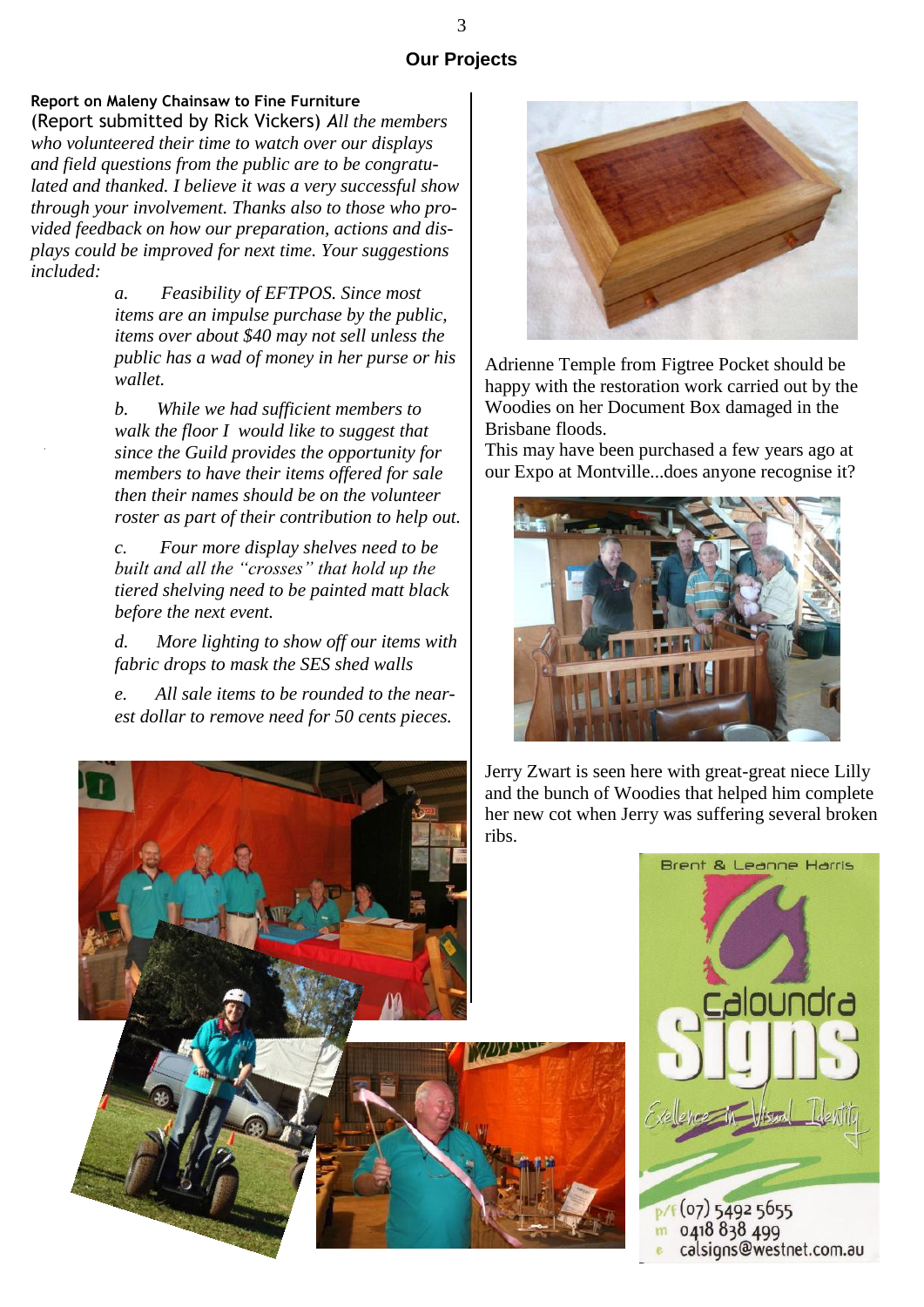#### **Maintenance Report from Brian Harris**

**April-May 2011**

- 20/04 15" Breakdown Saw blade removed for sharpening.
- 22/04 12" Rip Saw blade replaced with sharpened one.

No.2 Band Saw motor refitted, new capacitor, bearings and on/off switch repaired.

02/05 Flag Pole rope was renewed as former had perished and fallen.

> Bosch Orbital Sander, platen had to be replaced as it had been abused and damaged by a member.

07/05 15" Breakdown Saw new blade fitted whilst other is being sharpened.

8" Jointer sharpened blades fitted.

09/05 Wood Wiz cutters rotated to present new sharp edges.

> Makita Router saw dust cleaned from columns, now plunges fully.

11/05 20" Thicknesser sharpened blades fitted.

 15" Thicknesser—all 75 cutters rotated to present new sharp edges.



#### **Gary & Cheryle Campbell**

• Camper Trailers • Vehicle Interiors • Furniture Upholstery • Boat & 4WD Canopies

Unit 7 / 47 Beerwah Parade, Beerwah 4519 Queensland

#### *What Can You Do With A 4 x 2 ?*

Due to the late arrival of the timber for this competition, it has been decided to delay the final judging to our Santa Shop at Montville at the beginning of December..



Many members have their projects underway but if you would like to take part, the Bunya Pine pieces are priced at \$20 and the prize is a years subscription to Australian Wood Review.

# **OD N WORKSH**

4

# **IS MOVING**

from 23 May 2011 find us at

Shed 5, 38 Enterprise Street

Kunda Park, Old info@woodnworkshop.com.au / www.woodnworkshop.com.au

Phone: (07) 5493 5069



Just 5 min off the Bruce Highway. To Thank Customers for Taking the Time to Come and See Our New Shop We are Having a

# **Relocation Sale**



#### **BRWG: Meeting Schedule for 2011**

Management Committee meetings on the second and fourth Saturdays of each month. General meetings on the second Saturdays of August, November, February and May. AGM on the second Saturday of August.

| May       | 28 | Mgt           |
|-----------|----|---------------|
| June      | 11 | Mgt           |
|           | 25 | Mgt           |
| July      | 9  | Mgt           |
|           | 23 | Mgt           |
| August    | 13 | AGM & General |
|           | 27 | Mgt           |
| September | 10 | Mgt           |
|           | 24 | Mgt           |
| October   | 8  | Mgt           |
|           | 22 | Mgt           |
| November  | 12 | General       |
|           | 26 | Mgt           |
| December  | 10 | Mgt           |
|           | 24 | Mgt           |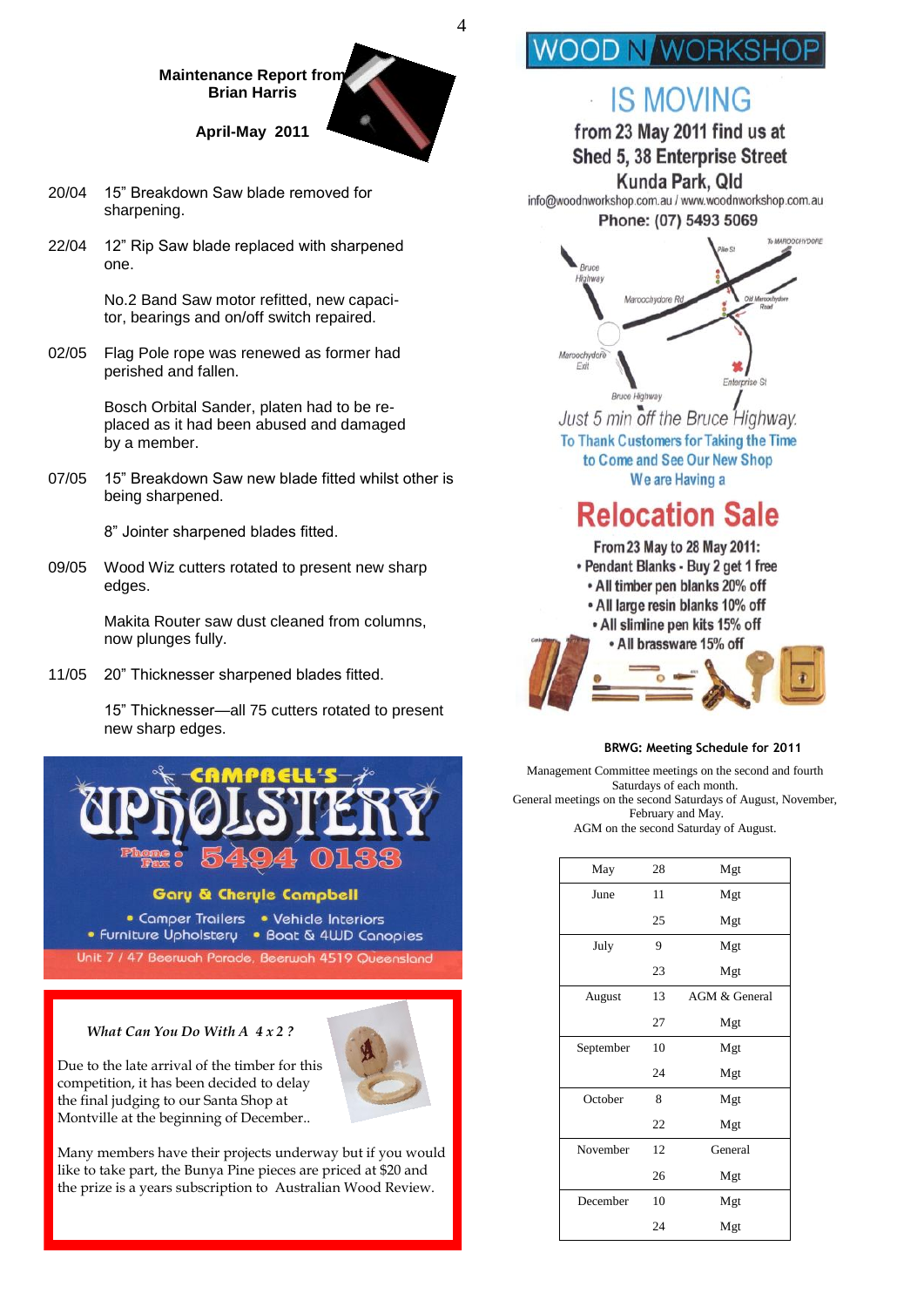

Rivergum Timber who runs courses professionally. It will be a must-attend demo for anyone interested in veneering."





Lionel Tilley has offered to run a course on freeform boxmaking on Thursday afternoons. He is seeking expressions of interest get your name on the white board pronto



**CORAL STREET, MALENY 4552** 

Phone: 5494 3400

## • Pine • Ply • Hardwood • Mouldings •

10% Discount to BRWCG



Antique Furniture Restoration Supplies 134 Junction Road, Clayfield, QLD, 4011 Phone: (07) 3391 5764  $FAX:$  $(07)$  3112 6197 Email: sales@goodsandchattels.com Web: www.goodsandchattels.com \*\*\* 10% Discount to Woodies Members \*\*\* A Letter from Don Kitson........

I am one of your members who arranged for a tool collection that was sent to the Solomon Islands to help with their craft education classes.I would like to thank all members who participated and inform them that the mission was a great success.

Below are two letters of thanks......

#### *Hallo Don,*

*I have been away from Honiara for so many months because I was very busy with the relocation of my RTC to a new site. We already build thirteen houses, seven staff houses,five class rooms and one girls dormitory, timber floor and local leaf for its roof. Therefore your gift of tools was very much appreciated and I would like to thank you for the arrangements and can assure you that I will make a proper inventory and send it to James and you. The other thing we would really love to have is books for the school. It can be technical books or even Library books for the school students to read. Hope that this will not give you extra burden to you. Thanks to the generous giving from your people in Australia.*

 *God Bless. John Wesley. 0—0—0—0—0—0—0 Dear Don & Cheryl,*

*A very good morning to you both.*

 *Thank you so much for the note and for your support to us with the provision of the building carpentry tools & equipments and the bales of cloths for our RTCYes l had the tools distributed to John Wesley the Principal of Bishop keote RTC and the Tabaka RTC at munda in the western Province.a few remaining onces with then be packed and distributed to 4 other RTCs as the need for tools and equipments by our centre is one of the many challenge's we are being faced with by our centres due to the very expensive cost on tools this end.*

 *Well, John is working on the relocation of the centre and l had a short visit last Saturday to see the current development that has been undertaken by the centre and they have build 12 new buildings with local bush materials for the relocation of Bishop Koete RTC and it's the tools that your support us that got work done by our RTC graduates.the plan is to rellocate the students to the new site by the end of June.l had photo shots taken at the handing over of the tools and the development of Bishop Keote RTC relocation. l will try to get this into my system and have it send to you.*

 *The support of course will provide a beneficial input to the development of our trainee's practical skills and for the development of our centre.SIAVRTC acknowledge you contribution to the development of Skills in this country and looking forward for future partnership.*

 *Thank you so much for your generous support to the development of the sector.*

 *Kind Regards. Billy MaeCoordinator SIAVRTC Office*

As you can see one asks for Donations of Books or educational material to help with their classes, and here I go again giving myself problems of collecting and shipping items to the Solomons.

I thought if we could ask each member to donate a book or manual we could collect quite a bit of useful material and duplicates are not a problem as there are several centre's that require teaching material.

 Let me know your thoughts Don Kitson